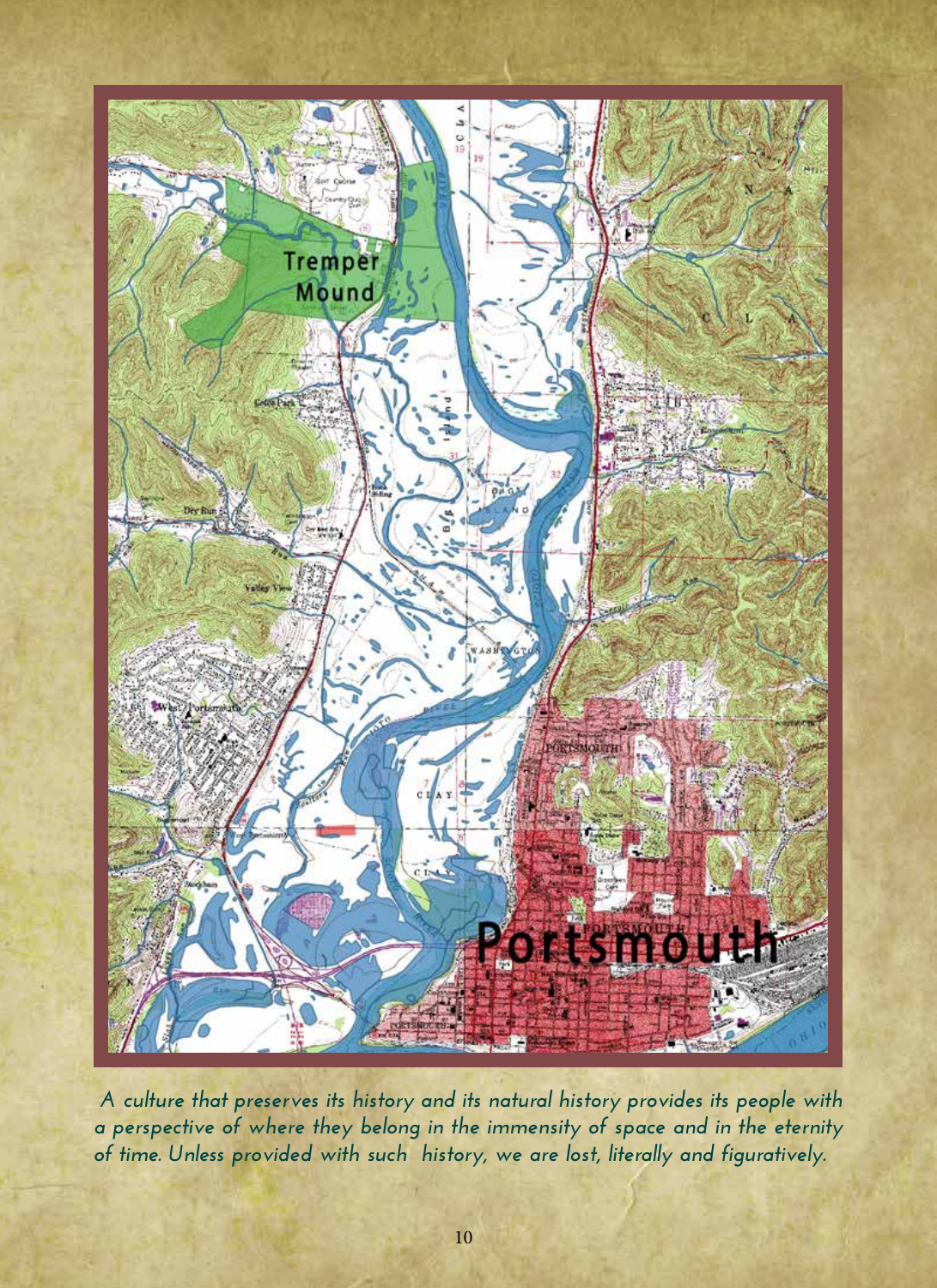

*Portsmouth Works Mural painted on the Portsmouth flood walls by Artist Robert Dafford*

## **The cultural history of TREMPER MOUND**

**Acres: 622 Project Total: \$3,923,224** 

**Of the many peoples inhabiting the Great Eastern Forest in what is now the United States, the Hopewell Culture, spanning 50 B.C. to 400 A.D. was one of the most artistic and geographically influential. The Hopewell peoples were not the only American Indians to build earthworks, but they certainly were the most consummate. Their works span everything from solitary mounds and earthwork enclosures, to immense sacred landscapes with multiple and connecting features, sometimes aligned to cosmic celestial events.**

**The most complex of the Hopewell earthworks covered up to 1500 acres of land. Earthen walls averaging 4-8 feet tall often enclosed collections of mounds, bordered walkways, and outlined vast geometric shapes. Perhaps the most distinguishing feature of the greatest complexes were the presence of one or more Greathouses. These timber pole halls were the locations of burials, cremations, and possibly other ceremonies. After they had served their intended purpose, Greathouses were burnt to the ground and mounded over with earth. Sometimes a new Greathouse was erected upon the ruins of the former. Thus a mound grew in size.**

## **Balance yet to raise as of 11/01/2021 is \$1,224,242. Check the latest project balance on our website at www.arcofappalachia.org.**

**Most of Ohio's earthworks have vanished from the earth, destroyed by our developing nation. Surviving remnants of the largest complexes can still be found at places such as Newark Earthworks, Mound City Group, Marietta Earthworks, Seip Mound, and Hopeton Earthworks.** 

**Junction Works and Steel Works are smaller earthwork complexes - simpler groupings of mounds and associated enclosures. Today the two sites have been geographically reconnected within the boundaries of a single Arc of Appalachia Preserve.** 

**Tremper Mound was constructed on the west terrace of the Scioto River late in the first century B.C., which was quite early in the Hopewell Cultural era. Tremper Mound's irregularly-shaped 8-foot tall mound was built on the ruins of a Greathouse and enclosed by an oval earthen wall that was 500 feet across - an unusually large span for a solitary**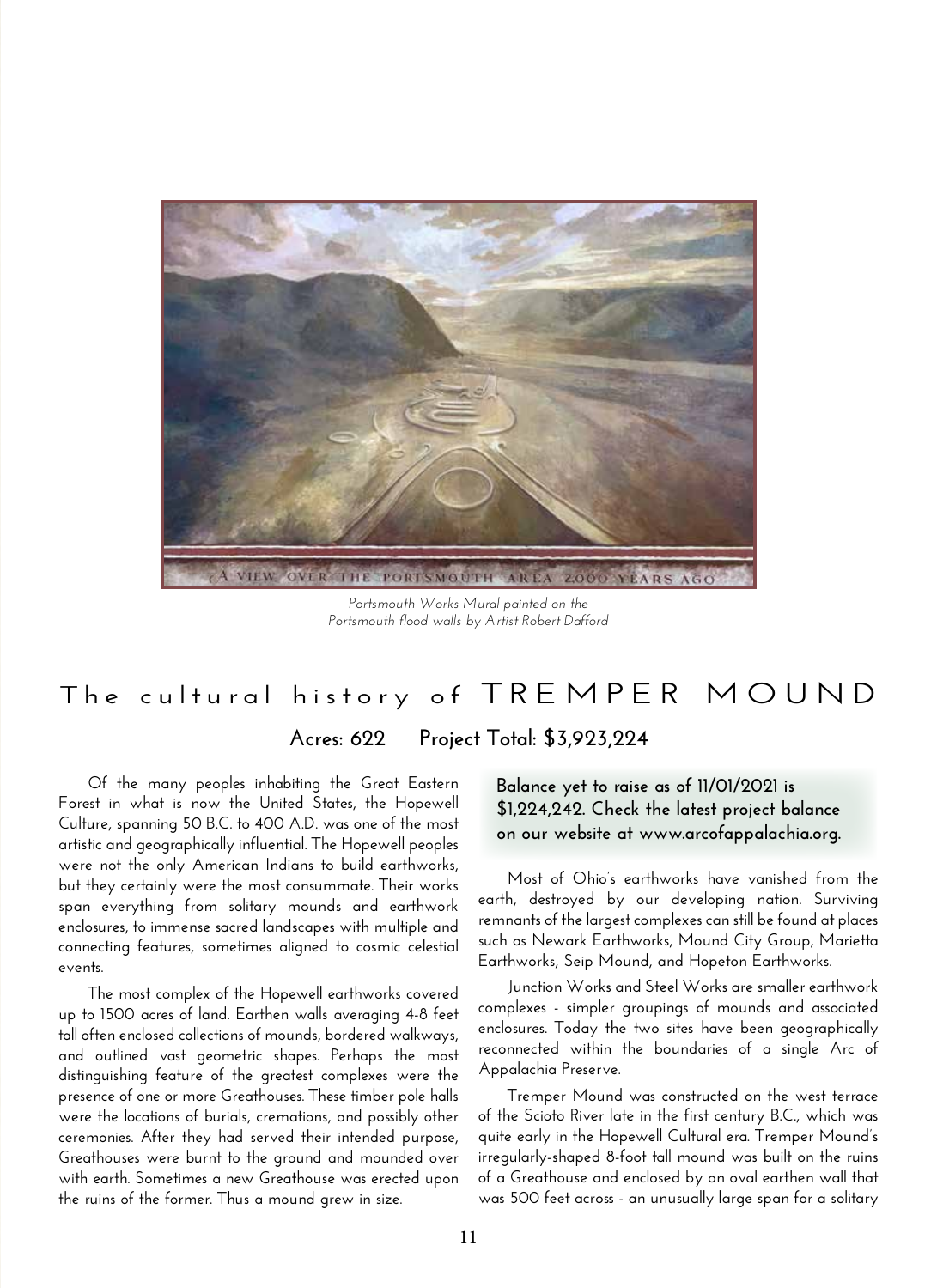

**mound. Of Ohio's few surviving earthworks that are not yet protected, Tremper Mound is quite possibly the most deserving of attention, which we shall soon explain.** 

**Tremper Mound did not stand alone. A large and majestic complex of earthworks existed just 4-5 miles south of Tremper Mound near the confluence of the Scioto and the Ohio River. Known as the Portsmouth Works, the complex spanned both sides of the Ohio River in three main centers of development. Two separate ceremonial grounds stood on the river's south bank on the Kentucky side, roughly six miles apart. A third complex stood on the north bank of the river on the Ohio side, showcasing, among other features, two large and striking horseshoe mounds.** 

**Three walkways, each dramatically bordered with earthen walls, originated out of the Ohio complex. Two of them veered southward, each covering miles of uneven terrain to reach one of the two earthwork complexes on the Kentucky side of the river. The only major obstacle en route was the Ohio River, itself. How the Indians crossed the Ohio River, whether by swimming or canoing, and whether or not such crossings were accomplished ceremoniously or pragmatically, remains a mystery. The third walled avenue left the Ohio complex in a westerly direction, leading to destinations unknown.** 

**Today, nearly all of the Portsmouth Works on the Ohio side of the river lie buried beneath the city of Portsmouth. On the Kentucky side, most of the earthworks were similarly destroyed by development and farming. The** 

**nearly complete disappearance of Portsmouth Works makes the preservation of Tremper Mound even more important, since Tremper is one of the few visible reminders of the splendid architecture and monumental grandeur achieved by the Hopewell Culture in the lower Scioto.**

**Many relevant questions remain open for speculation. Were Tremper Mound and the larger Portsmouth Works contemporary in time, as it appears they likely were? Was the size of Portsmouth Works once so large that Tremper Mound was well inside its orbit and thus a remnant of an extensive and integrated sacred landscape? Were there other major earthworks between Portsmouth and Tremper Mound that have been lost to time? Did the third avenue leading westward out of Portsmouth Works on the Ohio side lead to Tremper Mound and beyond? Acquiring Tremper Mound gives us the opportunity to try to shed light on some of these mysteries, as well as to answer questions we don't even know enough yet to ask.** 

**Early historians believed that Tremper Mound's unusual shape was meant to portray an animal. However, an archaeological excavation that took place in 1915 revealed that the mound's conformation mirrors the shape of the large timber hall buried beneath it. When the Greathouse was actively used by the Hopewell, it was divided into chambers, each alcove's outer boundaries defined by vertical wooden poles. Walls were likely filled in with natural fibers to provide privacy and to create defined space. Whether or not the building was roofed is still unknown.**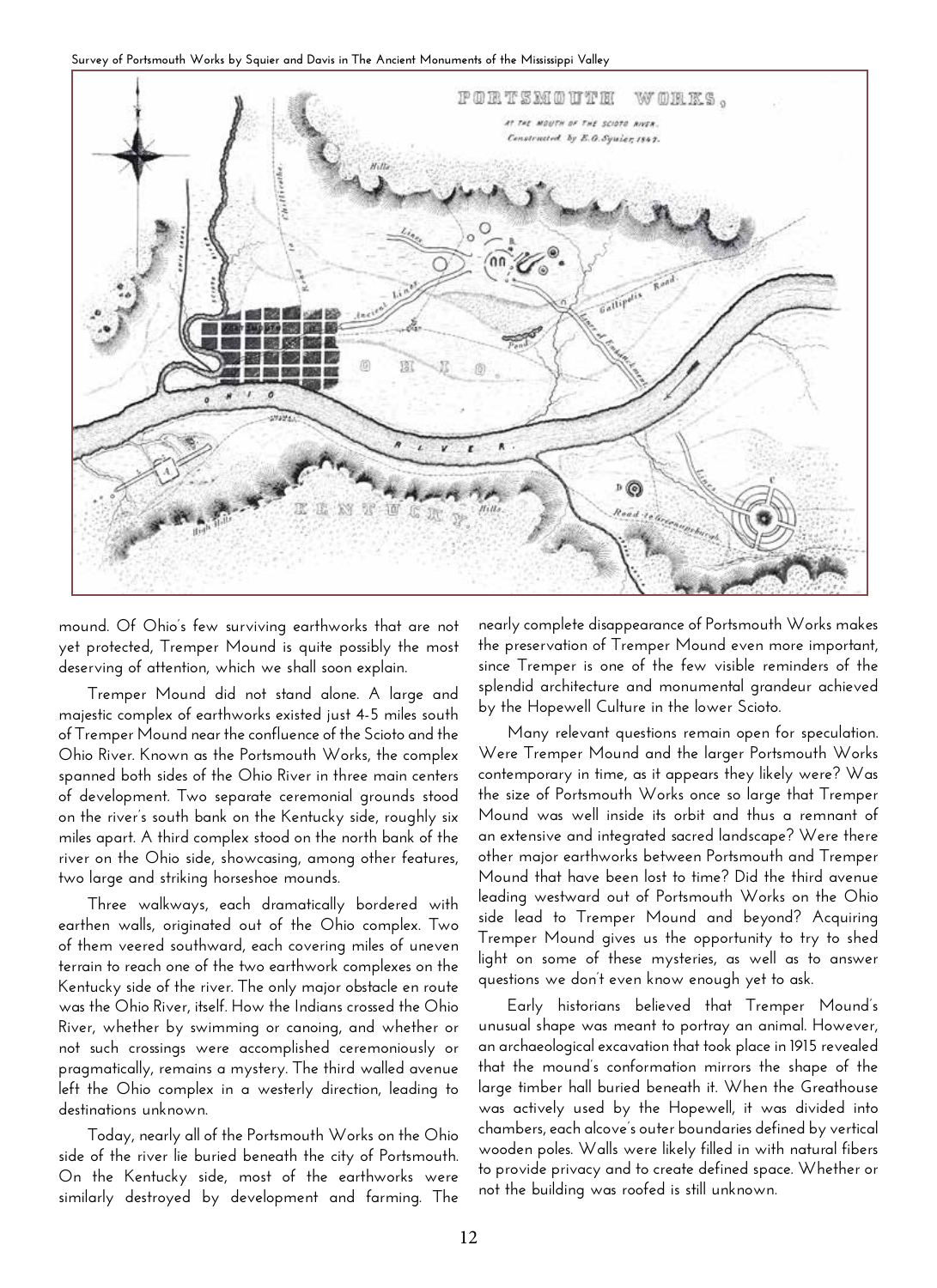

**Photo above: An overlay of Portsmouth Works on the city of Portsmouth, showing what features (in red) remain in modern times. Photo generously provided by Shawnee State University.** 

**Some of the chambers were dedicated to cremating the deceased, others had specially-constructed basins that communally held the ashes of hundreds of community members. There was even a chamber that seemed to have primarily served as a kitchen, presumably to feed the attendees and workers. The Greathouse included fire pits, possibly for ceremonial fires, and a large communal cache of over 500 articles, surmised to have been left behind in honor of the dead. Many if not most of these articles had been ceremonially broken.** 

**As was the tradition, the Greathouse was eventually burnt to the ground and then heaped over with layers of earth to form Tremper Mound as we know it today. Later yet in time, as many as 16 burials took place on Tremper Mound by digging graves into its surface. These were the only non-cremated burials ever found at Tremper Mound and they represent a later indigenous era.**

**Most of the above information came out of a 1915 excavation of Tremper Mound by William C. Mills, an archaeologist employed by one of the forerunners of Ohio History Connection. Archaeology is an evolving field, and the excavation techniques engaged by Mills were much superior to those of the previous century. Mills kept careful records, made accurate maps, and returned the soil to the approximate shape of the original mound once the excavation was complete.** 

**Although the 1915 excavation was extremely thorough and provided a wealth of archaeological data, it did come at a cost. Because most of Tremper Mound's archaeological record was destroyed in the process of studying the mound, the opportunity for meaningful studies in the future are limited. The excavation also deeply offends many American Indians, who believe it is the ethical obligation of all cultures to honor and protect the sacred sites of earlier peoples.** 



**Above: A beautiful pre-excavation survey of Tremper Mound by Charles Whittlesey, prepared for the Smithsonian Publication:**  *Ancient Monuments of the Mississippi Valley.*



**Above: Drawing from the 1915 excavation showing the location of the wooden poles that supported the Greathouse and defined its chambers.**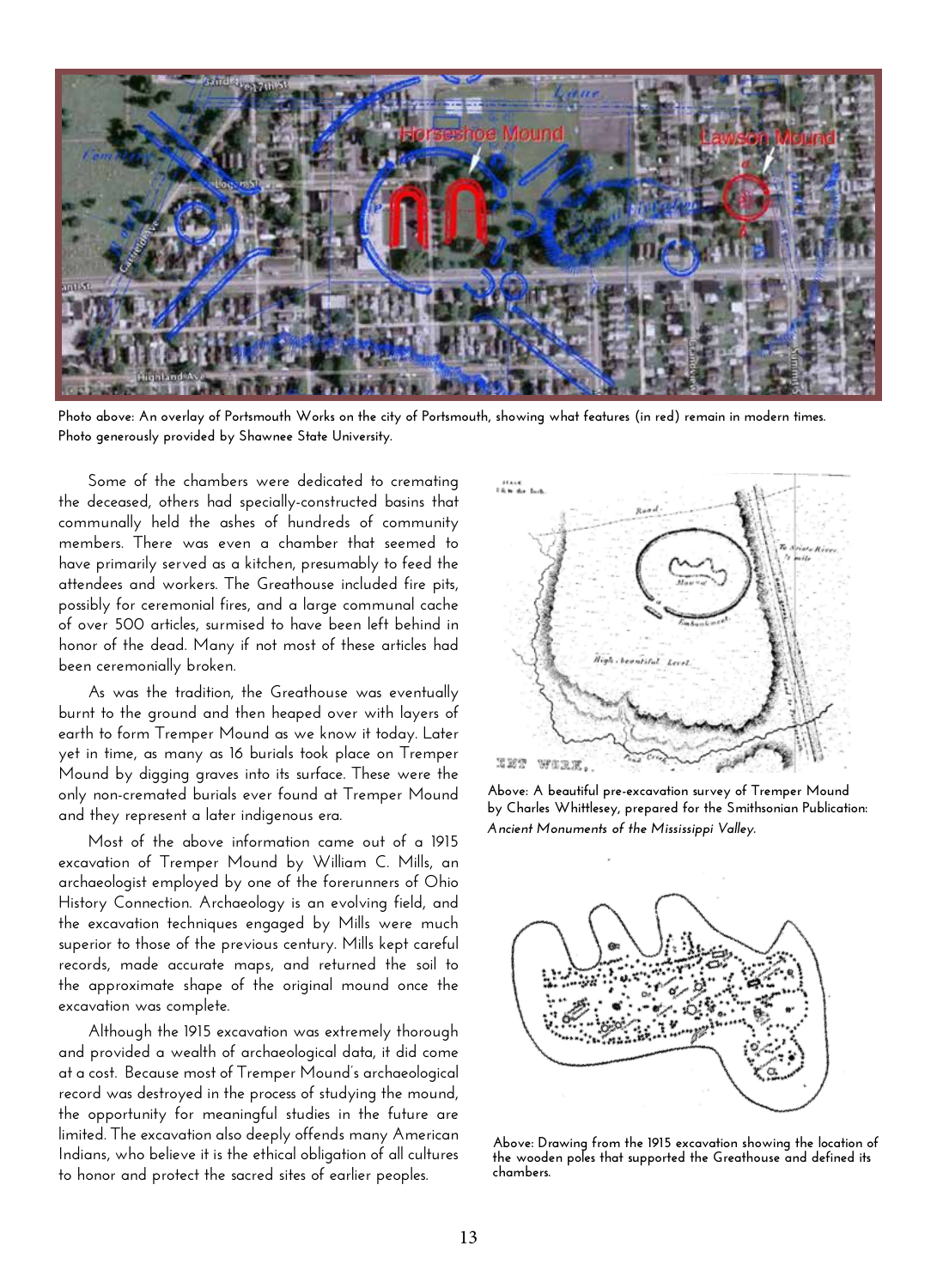

**Tremper Mound Artifacts (not to scale): Mica Bear and stone pipe with tall bowl.**

**Tremper Mound produced large numbers of beads, gorgets (heavy flattened and drilled ornaments), copper and bone adornments; mica and galenite crystals, plugs of stone for ear ornaments; hollowed out stone "boats" that were probably rattles, a 6-inch mica bear, myriad pieces of unshaped mica, and remnants of woven fabrics. Perhaps the most remarkable of all the artifacts recovered were 136 stone smoking pipes, most of them broken. Of those able to be restored, 46 were plain pipes, many of them with tall bowls. These are considered by many to be the most beautiful of the plain Hopewell pipes. They are certainly iconic artifacts of Tremper Mound.** 

**Remarkably, 60 of the restored pipes were animal effigy platform pipes, a discovery that sent ripples of excitement throughout the archaeological community.**

**Prior to Tremper, only one other cache of Hopewell effigy pipes had ever been found. It was discovered in 1846 by Squier and Davis when they were excavating Mound**  **#8 of the Mound City Group, just forty miles to the north of Tremper Mound near present day Chillicothe. It was later determined that Tremper Mound was the older of the two caches. Some of the Tremper Mound pipes and the Mound City pipes were nearly identical.**

**Squier and Davis excavated many mounds in Ohio and beyond, partly to compile information for the Smithsonian Institute's first book:** *The Ancient Monuments of the Mississippi Valley* **(1848). When Squier and Davis finally submitted the manuscript after decades of backbreaking work, the two surveyors had 6000 native artifacts in their possession.** 

**In 1864 Davis packaged up the artifacts and offered them for sale on the American market. It would be generous to say that American interest in native antiquities at that time was lukewarm. When he failed to attract a buyer, he then placed the artifacts on the international market. Eventually the whole lot sold to a London dealer** 

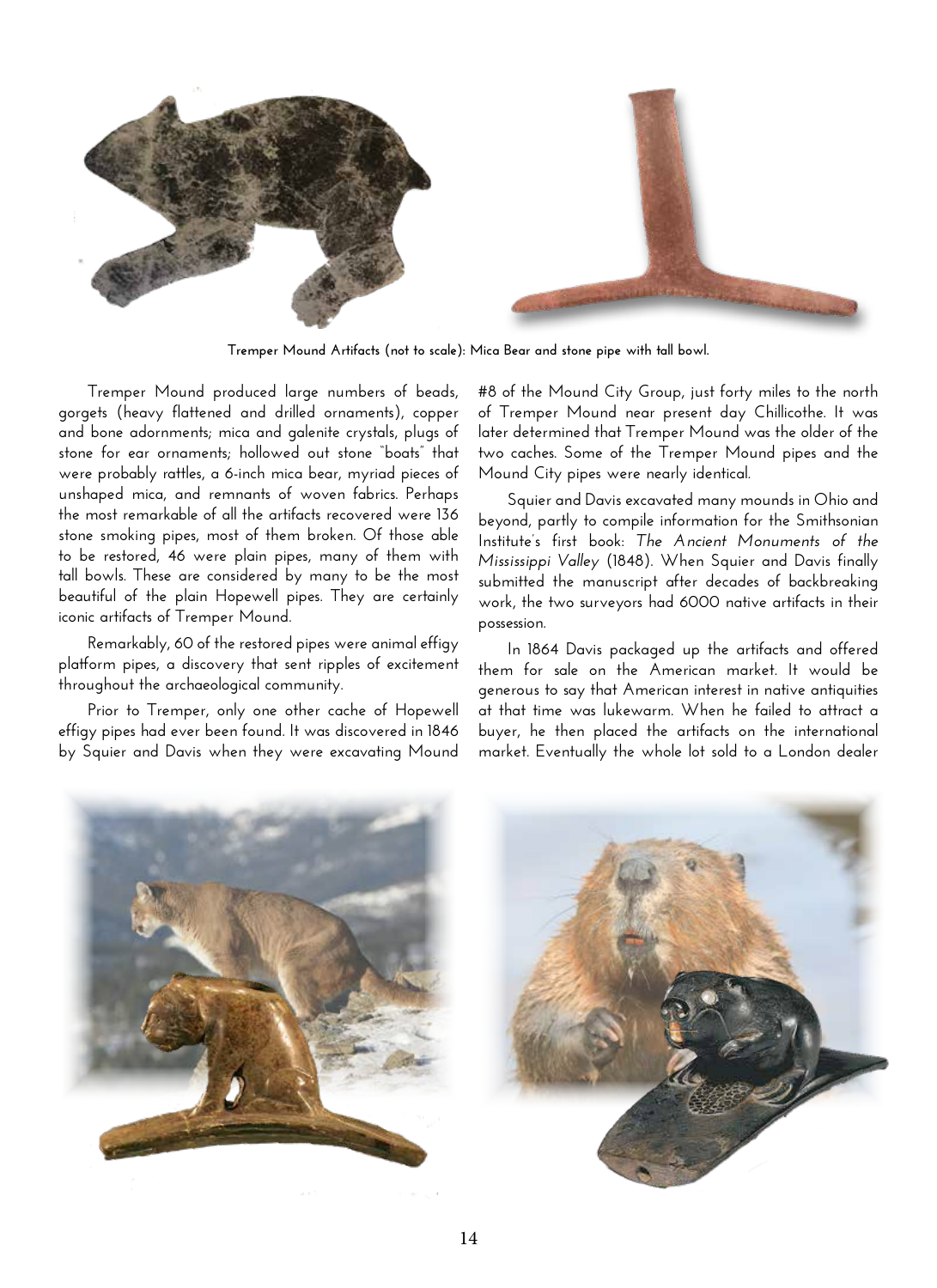**for the sum of \$10,000. The artifacts ended up in the British Museum where they remain today. That large sale included the animal effigy pipes that had been excavated at Mound City - now an ocean away from their home of origin. Even as soon as 20 years after the sale, the Smithsonian regretted the loss of so many native treasures to foreign soil, but by then it was too late.**

**Mounds that were not explored by Squier and Davis were often stripped by private citizens. Many of these artifacts remain in private hands, often without records of origin. The pleas of Squier and Davis for earthwork preservation and their forewarnings of the impending loss of America's native treasures fell on deaf ears. Today, only a few of the hundred-plus earthworks surveyed and/ or recorded by Squier and Davis have survived. All that is left of most of them are Squier and Davis' beautifully drawn survey maps, and their artifacts, which, in some cases, have been scattered all over the world. The Tremper Mound pipes ended up much closer to home, retained in the archives of the Ohio History Connection.** 

**The animals selected by the carvers of the Hopewell platform pipes were not just big game animals, nor were they only animals that were feared and admired for their power. These subjects included animals both great and small, mighty and modest - an entire rainbow of species representing the wildlife of the Hopewell culture's home biome. The effigy platform pipes of Mound City and Tremper provide us with a field guide to the past - giving us a tour of the natural world as it existed 2000 years ago in the same environs we live in today.** 

**Species represented on the effigy pipes included: Black Bear, Cougar, Bobcat, Porcupine, Opossum, Beaver, Whitetailed Deer, Mink, Rabbit, Squirrel, Snapping Turtle, Box Turtle, American and Spadefoot Toad, Great Horned Owl, Barred Owl, Long-eared Owl, Screech Owl, Great Blue Heron, Sandhill Crane, Canada Goose, Carolina Parakeet, Bald Eagle, Bufflehead, Otter, Raccoon, Gray Wolf, Gray Fox, Domesticated Dog, and Cardinal.** 

**The context of how these pipes were originally used is unknown, but it is notable that the smoking holes were oriented such that the smoker stared into the animal's eyes. And, since these pipes were only 2.5 to 4 inches long, the smoker and the animal were in intimate proximity. The animals' eyes were highlighted with small bits of turquoise, copper, or pearl.** 

**Although the Hopewell Culture's construction of grand earthwork complexes was mostly limited to southern Ohio, their sphere of influence was geographically expansive. Some spectacular platform effigy pipes have been found outside Ohio, especially in Illinois. These pipes are usually found singly, often in association with burials.** 

**Based on studies of each carver's signature style, Dr. Johanna Minich, Art Historian at Virginia Commonwealth, believes the tradition of using animal effigy pipes only**